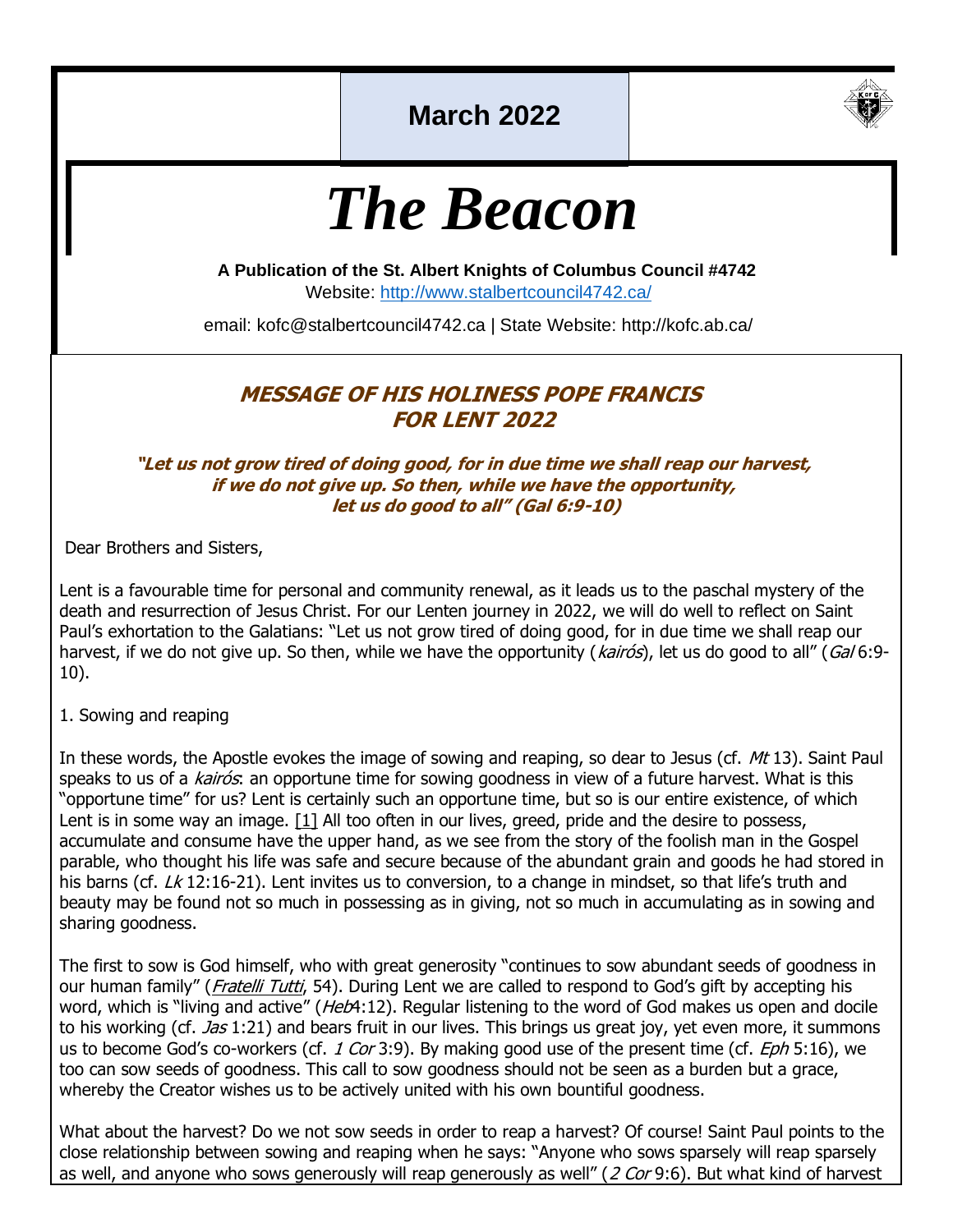are we talking about? A first fruit of the goodness we sow appears in ourselves and our daily lives, even in our little acts of kindness. In God, no act of love, no matter how small, and no "generous effort" will ever be lost (cf. *[Evangelii Gaudium](https://www.vatican.va/content/francesco/en/apost_exhortations/documents/papa-francesco_esortazione-ap_20131124_evangelii-gaudium.html#The_mysterious_working_of_the_risen_Christ_and_his_Spirit),* 279). Just as we recognize a tree by its fruits (cf. *Mt* 7:16, 20), so a life full of good deeds radiates light (cf. Mt 5:14-16) and carries the fragrance of Christ to the world (cf. 2 Cor 2:15). Serving God in freedom from sin brings forth fruits of sanctification for the salvation of all (cf. Rom 6:22).

In truth, we see only a small portion of the fruits of what we sow, since, according to the Gospel proverb, "one sows, while another reaps" (Jn 4:37). When we sow for the benefit of others, we share in God's own benevolent love: "it is truly noble to place our hope in the hidden power of the seeds of goodness we sow, and thus to initiate processes whose fruits will be reaped by others" ([Fratelli Tutti](https://www.vatican.va/content/francesco/en/encyclicals/documents/papa-francesco_20201003_enciclica-fratelli-tutti.html), 196). Sowing goodness for the benefit of others frees us from narrow self-interest, infuses our actions with gratuitousness, and makes us part of the magnificent horizon of God's benevolent plan.

The word of God broadens and elevates our vision: it tells us that the real harvest is eschatological, the harvest of the last, undying day. The mature fruit of our lives and actions is "fruit for eternal life" (*Jn* 4:36), our "treasure in heaven" (Lk 12:33; 18:22). Jesus himself uses the image of the seed that dies in the ground in order to bear fruit as a symbol of the mystery of his death and resurrection (cf.  $Jn$  12:24); while Saint Paul uses the same image to speak of the resurrection of our bodies: "What is sown is perishable, but what is raised is imperishable; what is sown is contemptible but what is raised is glorious; what is sown is weak, but what is raised is powerful; what is sown is a natural body, and what is raised is a spiritual body"  $(1)$ Cor 15:42-44). The hope of resurrection is the great light that the risen Christ brings to the world, for "if our hope in Christ has been for this life only, we are of all people the most pitiable. In fact, however, Christ has been raised from the dead, as the first-fruits of all who have fallen asleep" (1 Cor 15:19-20). Those who are intimately united to him in love "by dying a death like his" (Rom 6:5) will also be united to his resurrection for eternal life (cf. Jn 5:29). "Then the upright will shine like the sun in the kingdom of their Father" (Mt13:43).

2. "Let us not grow tired of doing good"

Christ's resurrection enlivens earthly hopes with the "great hope" of eternal life, planting the seed of salvation in our present time (cf. BENEDICT XVI, [Spe Salvi](https://www.vatican.va/content/benedict-xvi/en/encyclicals/documents/hf_ben-xvi_enc_20071130_spe-salvi.html), 3; 7). Bitter disappointment at shattered dreams, deep concern for the challenges ahead and discouragement at the poverty of our resources, can make us tempted to seek refuge in self-centredness and indifference to the suffering of others. Indeed, even our best resources have their limitations: "Youths grow tired and weary, the young stumble and fall" (Is 40:30). Yet God "gives strength to the weary, he strengthens the powerless… Those who hope in the Lord will regain their strength, they will soar on wings like eagles; though they run they will not grow weary, though they walk they will never tire» (Is 40:29, 31). The Lenten season calls us to place our faith and hope in the Lord (cf. 1 Pet 1:21), since only if we fix our gaze on the risen Christ (cf. *Heb* 12:2) will we be able to respond to the Apostle's appeal, "Let us never grow tired of doing good" (Gal 6:9).

Let us not grow tired of praying. Jesus taught us to "pray always without becoming weary" (Lk 18:1). We need to pray because we need God. Thinking that we need nothing other than ourselves is a dangerous illusion. If the pandemic has heightened the awareness of our own personal and social fragility, may this Lent allow us to experience the consolation provided by faith in God, without whom we cannot stand firm (cf. Is 7:9). No one attains salvation alone, since we are all in the same boat, amid the storms of history; [\[2\]](https://www.vatican.va/content/francesco/en/messages/lent/documents/20211111-messaggio-quaresima2022.html#_ftn2) and certainly no one reaches salvation without God, for only the paschal mystery of Jesus Christ triumphs over the dark waters of death. Faith does not spare us life's burdens and tribulations, but it does allow us to face them in union with God in Christ, with the great hope that does not disappoint, whose pledge is the love that God has poured into our hearts through the Holy Spirit (cf.  $Rom$  5:1-5).

Let us not grow tired of uprooting evil from our lives. May the corporal fasting to which Lent calls us fortify our spirit for the battle against sin. Let us not grow tired of asking for forgiveness in the Sacrament of Penance and Reconciliation, knowing that God never tires of forgiving. [\[3\]](https://www.vatican.va/content/francesco/en/messages/lent/documents/20211111-messaggio-quaresima2022.html#_ftn3) Let us not grow tired of fighting against concupiscence, that weakness which induces to selfishness and all evil, and finds in the course of history a variety of ways to lure men and women into sin (cf. *[Fratelli Tutti](https://www.vatican.va/content/francesco/en/encyclicals/documents/papa-francesco_20201003_enciclica-fratelli-tutti.html)*, 166). One of these is addiction to the digital media, which impoverishes human relationships. Lent is a propitious time to resist these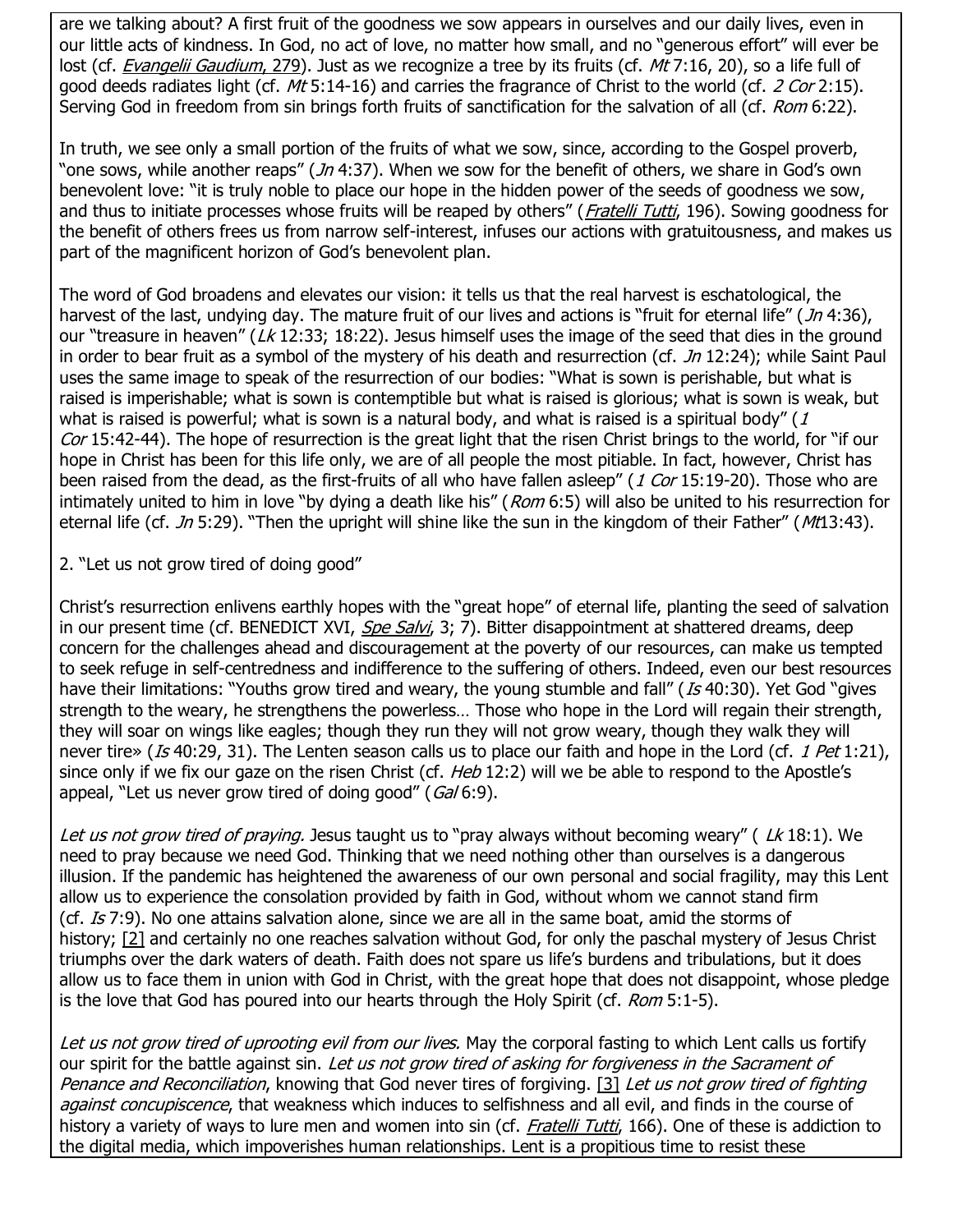temptations and to cultivate instead a more integral form of human communication ([ibid.](https://www.vatican.va/content/francesco/en/encyclicals/documents/papa-francesco_20201003_enciclica-fratelli-tutti.html), 43) made up of "authentic encounters" ( [ibid.](https://www.vatican.va/content/francesco/en/encyclicals/documents/papa-francesco_20201003_enciclica-fratelli-tutti.html), 50), face-to-face and in person.

Let us not grow tired of doing good in active charity towards our neighbours. During this Lent, may we practise almsgiving by giving joyfully (cf. 2 Cor 9:7). God who "supplies seed to the sower and bread for food" (2 Cor 9:10) enables each of us not only to have food to eat, but also to be generous in doing good to others. While it is true that we have our entire life to sow goodness, let us take special advantage of this Lenten season to care for those close to us and to reach out to our brothers and sisters who lie wounded along the path of life (cf.  $Lk$  10:25-37). Lent is a favourable time to seek out – and not to avoid – those in need; to reach out – and not to ignore – those who need a sympathetic ear and a good word; to visit – and not to abandon – those who are lonely. Let us put into practice our call to do good to all, and take time to love the poor and needy, those abandoned and rejected, those discriminated against and marginalized (cf. [Fratelli Tutti](https://www.vatican.va/content/francesco/en/encyclicals/documents/papa-francesco_20201003_enciclica-fratelli-tutti.html), 193).

3. "If we do not give up, we shall reap our harvest in due time"

Each year during Lent we are reminded that "goodness, together with love, justice and solidarity, are not achieved once and for all; they have to be realized each day" (ibid., 11). Let us ask God to give us the patient perseverance of the farmer (cf. *Jas* 5:7), and to persevere in doing good, one step at a time. If we fall, let us stretch out our hand to the Father, who always lifts us up. If we are lost, if we are misled by the enticements of the evil one, let us not hesitate to return to God, who "is generous in forgiving" (Is 55:7). In this season of conversion, sustained by God's grace and by the communion of the Church, let us not grow tired of doing good. The soil is prepared by fasting, watered by prayer and enriched by charity. Let us believe firmly that "if we do not give up, we shall reap our harvest in due time" and that, with the gift of perseverance, we shall obtain what was promised (cf. *Heb* 10:36), for our salvation and the salvation of others (cf. 1 Tim 4:16). By cultivating fraternal love towards everyone, we are united to Christ, who gave his life for our sake (cf. 2 Cor 5:14-15), and we are granted a foretaste of the joy of the kingdom of heaven, when God will be "all in all" (1 Cor 15:28).

May the Virgin Mary, who bore the Saviour in her womb and "pondered all these things in her heart"  $(Lk 2:19)$ , obtain for us the gift of patience. May she accompany us with her maternal presence, so that this season of conversion may bring forth fruits of eternal salvation.

Rome, Saint John Lateran, 11 November, 2021, Memorial of Saint Martin, Bishop.

FRANCIS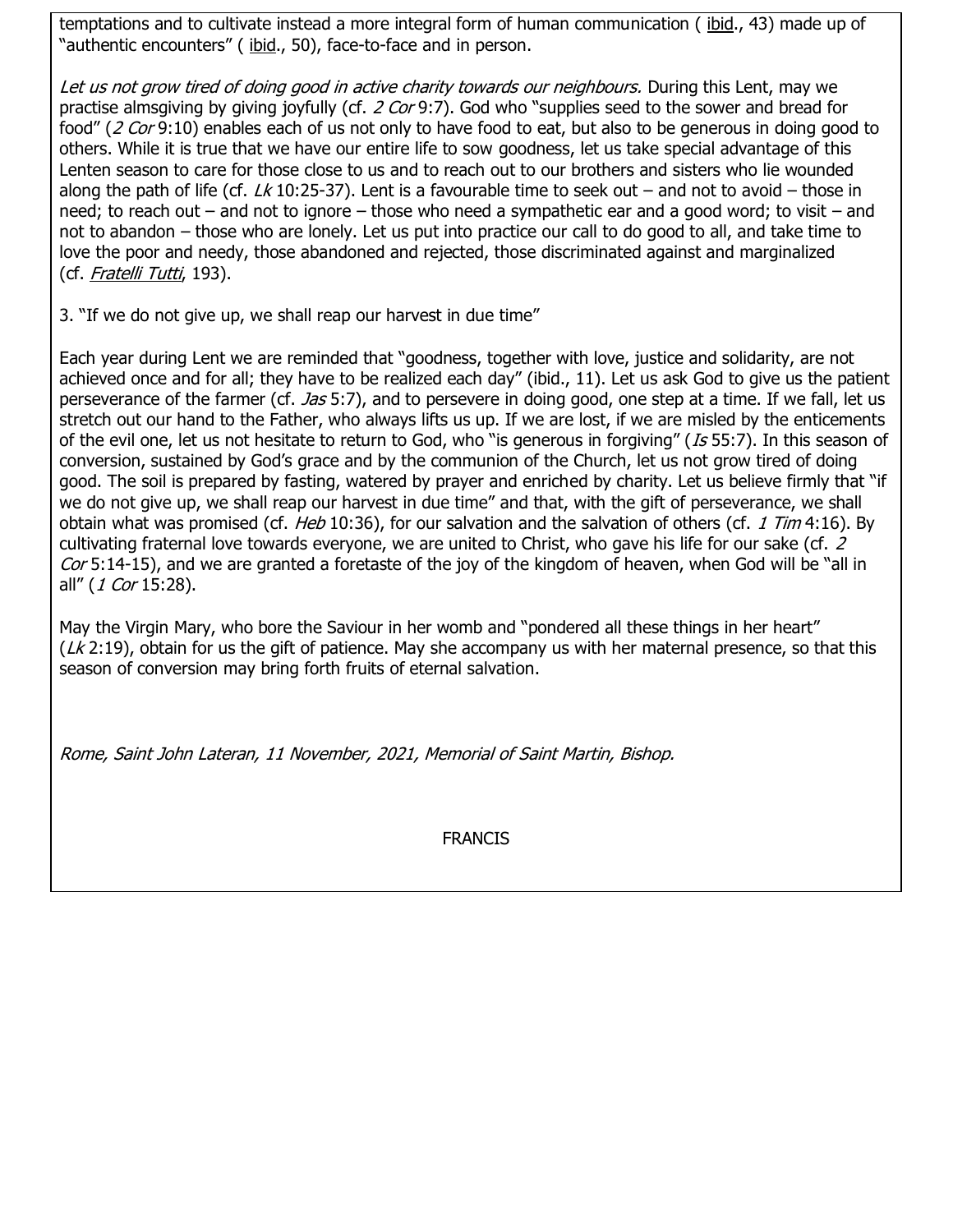# **Chaplain's Corner**

#### Brothers,

Luke tells us that after Jesus was baptized and was at prayer that the Holy Spirit descended upon him and the Father declared that Jesus was the Beloved Son in whom he was well pleased.

Jesus filled with the Holy Spirit was led by the Spirit into the wilderness for 40 days. Luke 3:21-22 and 4:1-2.

#### *God who is Love (1 John 4:8 ) has created in us a heart so we can love as God loves.*

So we too having been given the Holy Spirit are led into a season of prayer and fasting for 40 days.

What is special about human beings is that we can enter heart to heart relations united to others by the God who is Love.

Lent is a springtime for our heart- a time of new growth.

Each gathering of the Knights of Columbus present us with opportunities for new growth in our hearts.

Let us increase our commitment to the good works undertaken by our fellow Knights.

#### **FOUNDED FEBRUARY 16,1959**

Address: 7 St. Vital Avenue St. Albert, AB T8N 1K1

#### **Your Executive:**

**Grand Knight:** Brent Heit [brent.canadian@gmail.com](mailto:brent.canadian@gmail.com)

**Deputy Grand Knight:**  Marc Lambertus [lambertusm@shaw.ca](mailto:lambertusm@shaw.ca)

**Chancellor:** Bernie Hryciw bhryciw@telusplanet.net

**Financial Secretary:** Tony Csilics [tonyjc@telus.net](mailto:tonyjc@telus.net)

**Treasurer:** Scott Venne [venne1@shaw.ca](mailto:venne1@shaw.ca)

**Recorder:** Christopher Murphy [christopherwithjmj@gmail.com](mailto:christopherwithjmj@gmail.com)

**Advocate:** Colin Cunningham [cmcunningham@hotmail.com](mailto:cmcunningham@hotmail.com)

**Warden:** Shannon Scott [Shannon.scott@forces.gc.ca](mailto:Shannon.scott@forces.gc.ca)

**Outside Guard:** Bob Pampu [rppampu7@gmail.com](mailto:rppampu7@gmail.com)

**Inside Guard:** Jacob Sperling jacobsperlingio@gmail.com

**Trustee 1:** Kevin Paish kevin.paish@kofc.org

**Trustee 2:** Liam Connelly [connellyl@shaw.ca](mailto:connellyl@shaw.ca)

**Trustee 3:** Brian Wolbert bwolbert@enterprisepaper.com

**Lecturer:** Vacant





### **Sacred Heart Church Re-Build**

<https://sacredpeoples.com/rebuild/>

Hold your phone camera on the QR Code to reveal information about the Sacred Heart Church re-build and how you can assist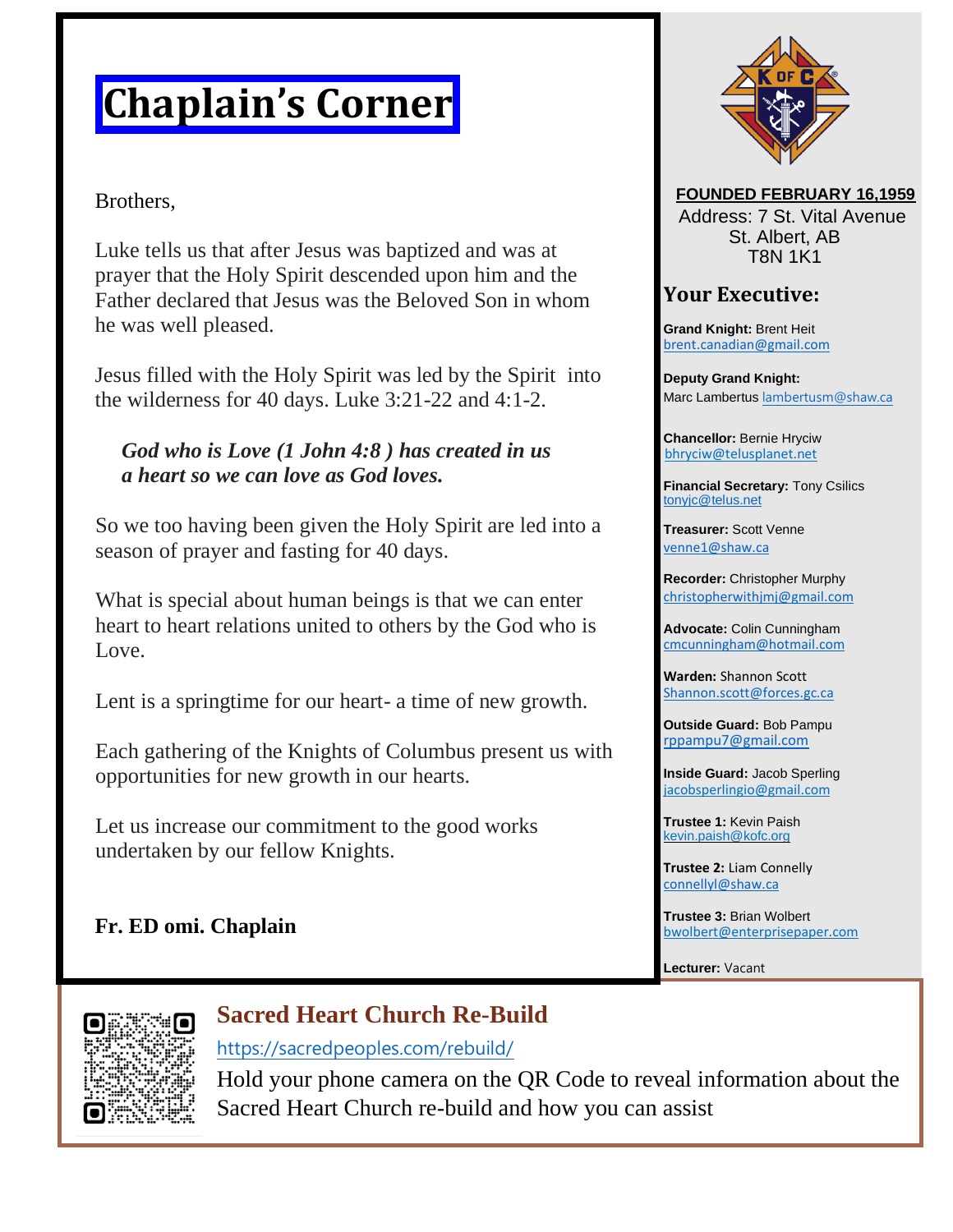# "This is my Son, my Chosen; listen to him!"

# **UPCOMING EVENTS**

### **March 2022**

- 5 Saturday, 10AM Noon, Food Collection/Grocery Card Sales
- 7 Monday, 7PM, Executive Meeting via Zoom
- 16 Wednesday, 7PM General Meeting
- 19 Saturday, 10AM Noon, Food Collection/Grocery Card Sale **April 2022**
- 2 Saturday, 10AM Noon, Food Collection/Grocery Card Sales
- 4 Monday, 7PM, Executive Meeting
- 16 Saturday, 10AM Noon, Food Collection/Grocery Card Sales
- 20 Wednesday, 7PM General Meeting
- 30 Saturday, 10AM Noon, Food Collection/Grocery Card Sale

## **May 2022**

- 2 Monday, 7PM, Executive Meeting
- 8 Sunday, Pancake Breakfast after 9AM and 11AM masses
- 14 Saturday, 10AM Noon, Food Collection/Grocery Card Sales
- 18 Wednesday, 7PM General Meeting & Election of 2022/23 Executive
- 28 Saturday, 10AM Noon, Food Collection/Grocery Card Sale

### **June 2022**

- 5 Sunday, after 11AM mass Parish Country Fair
- 6 Monday, 7PM, Executive Meeting
- 11 Saturday, 10AM Noon, Food Collection/Grocery Card Sales
- 11 Saturday, Wrap-Up Mass and Barbeque at Star of the North Retreat Centre
- 15 Wednesday, 7PM General Meeting
- 25 Saturday, 10AM Noon, Food Collection/Grocery Card Sale